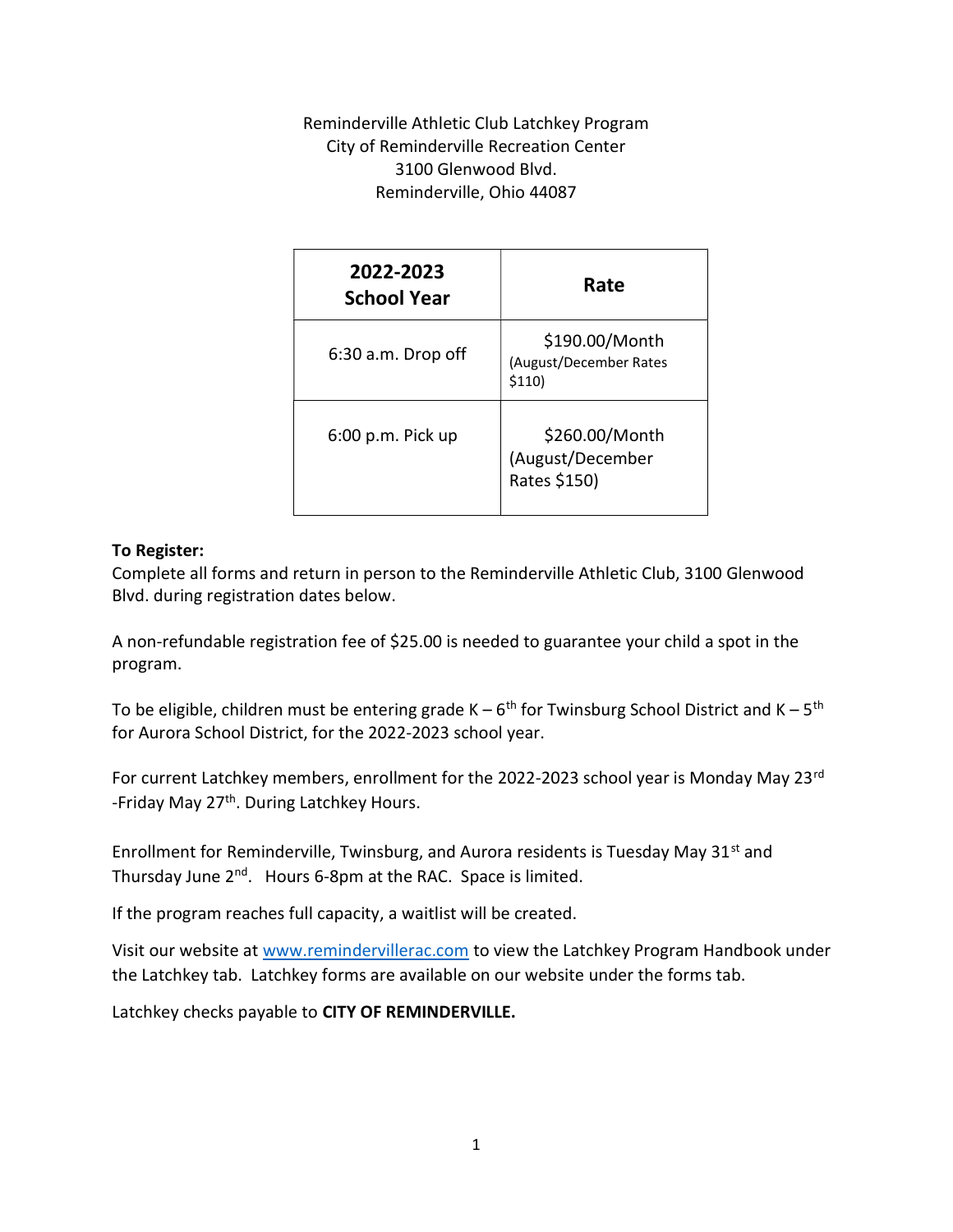| Primary Phone Number ________________________________Grade in Fall _____________                               |                                                                                  |  |  |
|----------------------------------------------------------------------------------------------------------------|----------------------------------------------------------------------------------|--|--|
|                                                                                                                |                                                                                  |  |  |
|                                                                                                                |                                                                                  |  |  |
|                                                                                                                |                                                                                  |  |  |
|                                                                                                                |                                                                                  |  |  |
|                                                                                                                | <u> 1990 - Johann Stoff, fransk politik (d. 1980)</u>                            |  |  |
|                                                                                                                | ,我们也不会有什么。""我们的人,我们也不会有什么?""我们的人,我们也不会有什么?""我们的人,我们也不会有什么?""我们的人,我们也不会有什么?""我们的人 |  |  |
|                                                                                                                |                                                                                  |  |  |
|                                                                                                                |                                                                                  |  |  |
|                                                                                                                |                                                                                  |  |  |
| <b>Health</b>                                                                                                  |                                                                                  |  |  |
| Any chronic health issues?                                                                                     |                                                                                  |  |  |
| Any Allergies? Any Allergies and the state of the state of the state of the state of the state of the state of |                                                                                  |  |  |
| Any food not to be offered?                                                                                    |                                                                                  |  |  |
| Any difficulty hearing, speech or vision?                                                                      |                                                                                  |  |  |
| Taking any medication or supplements?                                                                          | What?                                                                            |  |  |

# Reminderville Latchkey Program 2022-2023 Registration Form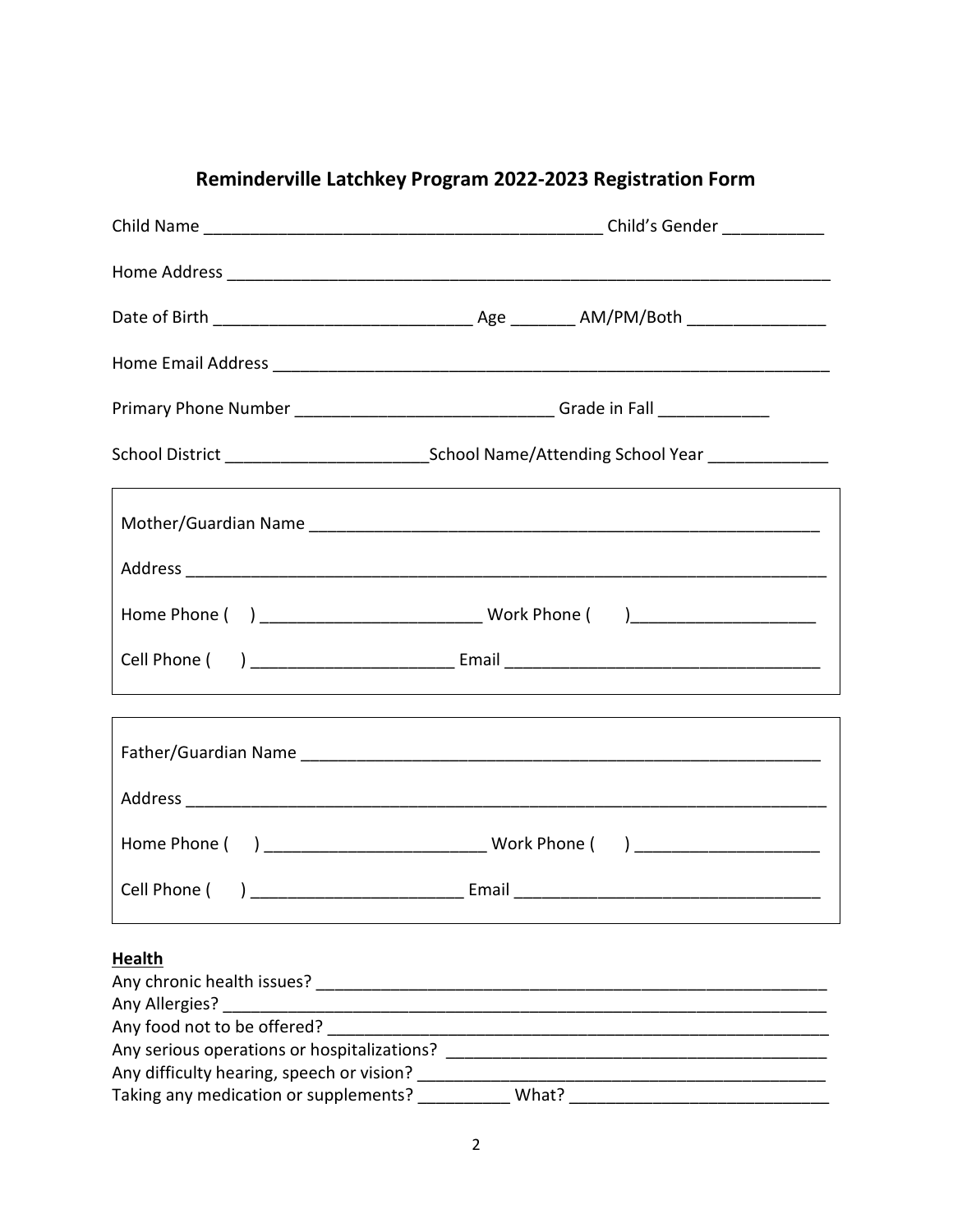Anything Latchkey Staff should be aware of?

## Emergency Information

Purpose: To enable parents/guardian to authorize the provision of emergency treatment for children who become ill or injured. The information requested is especially important if you cannot be reached or if you are out of town.

Student Name

LAST FIRST

| Persons authorized to pick up my child |         |              |  |  |  |
|----------------------------------------|---------|--------------|--|--|--|
| 1. Name                                | Phone   | Relationship |  |  |  |
| 2. Name                                | Phone ( | Relationship |  |  |  |
| 3. Name                                | Phone ( | Relationship |  |  |  |

Are there any persons who may not pick up your child? Are there any special custody or visitation arrangements that we should be aware of?

\_\_\_\_\_\_\_\_\_\_\_\_\_\_\_\_\_\_\_\_\_\_\_\_\_\_\_\_\_\_\_\_\_\_\_\_\_\_\_\_\_\_\_\_\_\_\_\_\_\_\_\_\_\_\_\_\_\_\_\_\_\_\_\_\_\_\_\_\_\_\_\_\_\_\_\_

\_\_\_\_\_\_\_\_\_\_\_\_\_\_\_\_\_\_\_\_\_\_\_\_\_\_\_\_\_\_\_\_\_\_\_\_\_\_\_\_\_\_\_\_\_\_\_\_\_\_\_\_\_\_\_\_\_\_\_\_\_\_\_\_\_\_\_\_\_\_\_\_\_\_\_\_

If so, please provide written documentation.

Provide any additional information that may be helpful to the staff including allergies:

#### To Grant Consent

In the event that reasonable attempts to contact me have been unsuccessful, I hereby give my consent for the transfer of my child to any hospital reasonably accessible and the administration of any treatment deemed necessary by a licensed physician or dentist. This authorization does not cover major surgery unless the medical opinion of two other licensed physicians or dentists, concurring in the necessity for each surgery are obtained prior to the performance of such surgery.

Signature of Parent/Guardian Date Date Date

In consideration of your accepting myself, my child or my family's entry, I hereby, for myself, my child and my family, waive and release any and all rights and claims for damages we may have against the Village of Reminderville, their representatives, successors and assigns for any and all injuries suffered by myself, my child or my family in any activity sponsored by these groups. I do hereby grant and give these groups the right to use myself, child or family in photographs or images with or without myself, my child or family's name, both single and in conjunction with other persons or object for the purpose of advertising and publicity only. I warrant that I have the right to authorize the foregoing uses and do hereby agree to hold the Village of Reminderville harmless of and from any and all liability of whatever nature which may arise out of or result for such uses.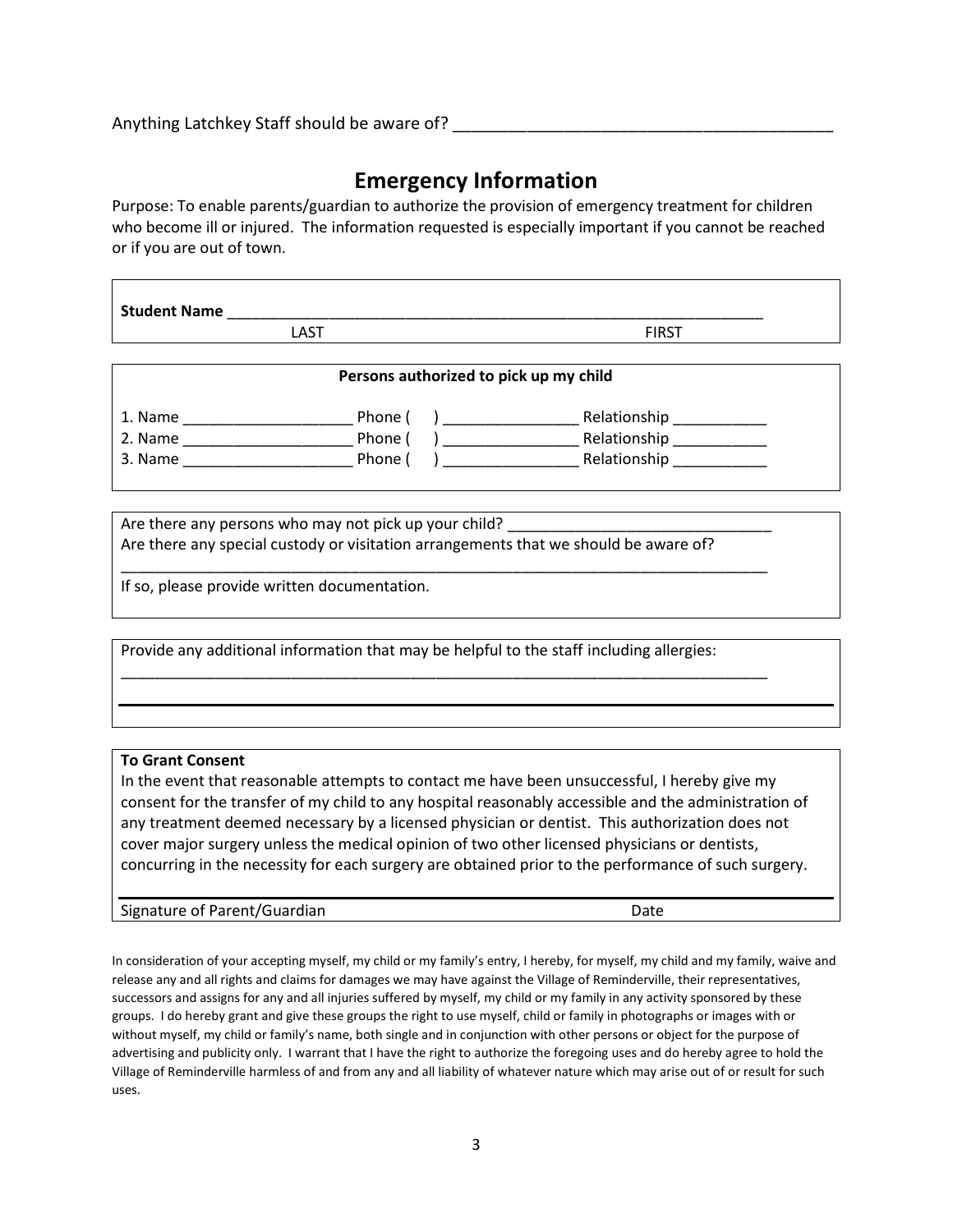# ADDENDUM TO THE REMINDERVILLE ATHLETIC CLUB MEMBERSHIP AGREEMENT & RELEASE

This Addendum is hereby entered into by

(print member name) ("User") to supplement his/her/their original Reminderville Athletic Club ("RAC") Membership Agreement ("Agreement"), which is incorporated as if fully rewritten herein, on behalf of any/all person(s) included in the Agreement.

There is currently a worldwide pandemic due to the novel coronavirus ("COVID-19"). COVID-19 is an extremely contagious disease that can lead to severe illness and death. An inherent risk of exposure to COVID-19 exists in any public place where people are present or have been present. The State of Ohio is under a State of Emergency and under multiple orders issued by the Ohio Department of Health. The Village of Reminderville ("Village") is not permitted under those orders to allow the use of the RAC facility unless it complies with those orders. To permit/authorize operations and use of the RAC during the State of Emergency, the Village and all users of Village facilities shall adhere to Centers for Disease Control and Prevention ("CDC") guidelines and Responsible Restart Ohio requirements, incorporated herein as "Exhibit A," and may be subsequently amended.

### ASSUMPTION OF RISK AND WAIVER OF LIABILITY

In consideration of use of the RAC as provided in the Agreement, User, on behalf of any/all person(s) included in the Agreement, agrees to assume all risks involved in use. User understands that an inherent risk of exposure to COVID-19 exists in any public place where people are present or have been present. User acknowledges that COVID-19 is an extremely contagious disease that can lead to severe illness and death. User voluntarily assumes all risks related to exposure to COVID-19, on behalf of User, any/all persons included in the Agreement, his/her/their heirs, executors, administrators, and assigns. User, on behalf of any/all person(s) included in the Agreement shall comply with CDC guidelines and Responsible Restart Ohio requirements (Exhibit A), and as may be subsequently amended. User acknowledges and understands that failure to comply will result in termination of his/her/their use of the RAC.

In consideration of use of the RAC as provided in the Agreement, on behalf of User, any/all person(s) included in the Agreement, his/her/their heirs, executors, administrators, and assigns, User does hereby release, discharge, indemnify, and hold harmless the Village, its officers, employees, agents, and assigns from any and all liability, claims, costs, expenses, injuries, damages and/or losses User may sustain as a result of participation in the Agreement and use of the RAC.